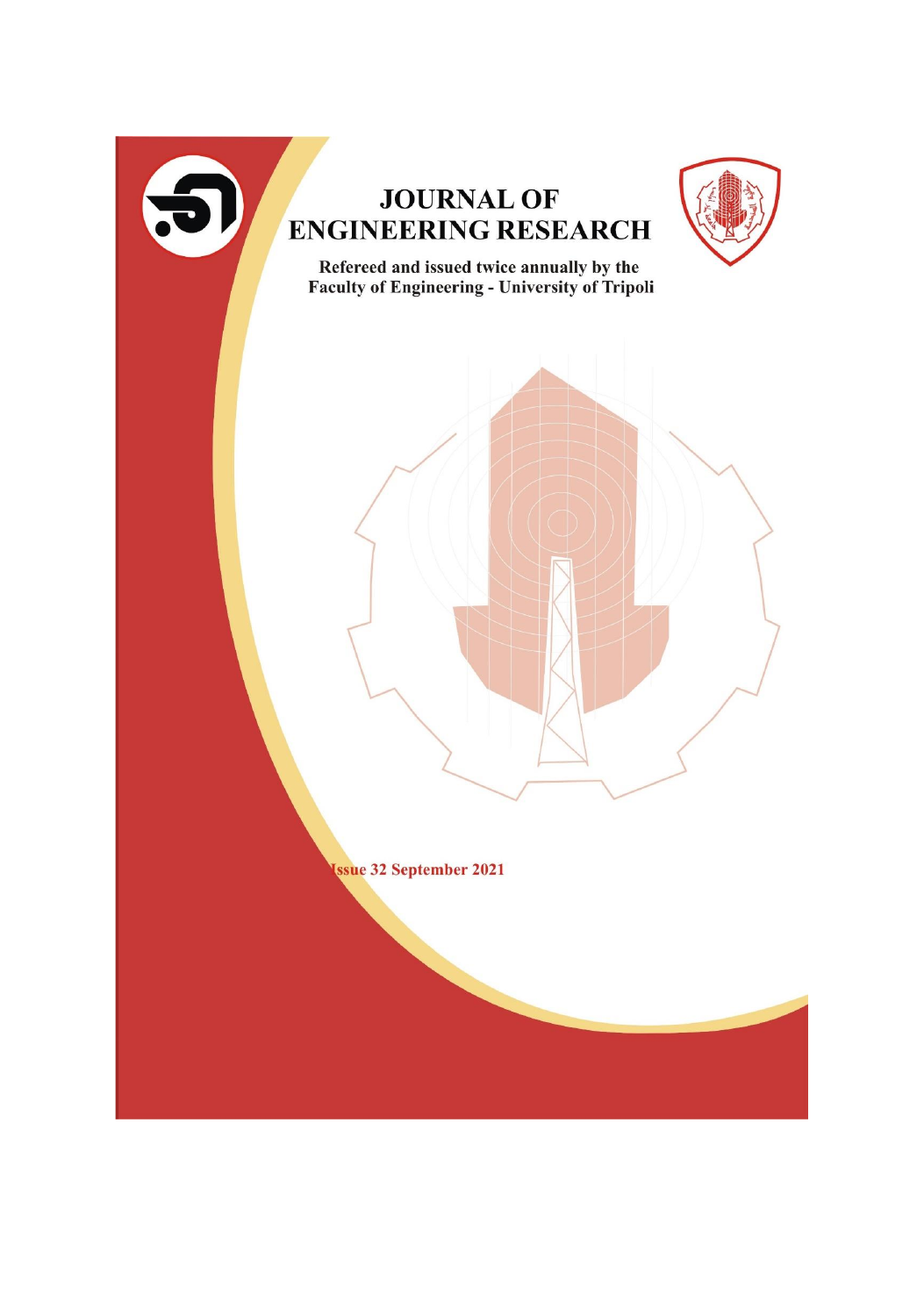

# **المحتويات Contents Research Papers in English**

- 1- Avoidable and Unavoidable Exergy Destructions and the Associated Investment Cost for Evaluating the Performance of a Gas Turbine Cycle *Giuma M. Fellah* **1** 2- Exact Finite Element Formulation for Coupled Flexural-Lateral-Torsional-Warping Static Analysis of Thin-Walled Asymmetric Shear Deformable Members *Mohammed Ali Hjaji and Hasan M. Nagiar* **15** 3**-** Modelling of Strain Hardening of Dual Phase Steels *Ayad A. Abdulwahed and Yusra A. Elsahli* **31**
- 4**-** CFD-Modelling and Thermal Characterization of Friction Stir Welding Using Tool with Polygonal Pins *Esam Hamza* **43**
- **األوراق البحثية باللغة العربية -1** دراسة مدى تأثير استخدام الركام المعاد تدويره المعالج وغير المعالج على خواص الخرسانة **نوري محمد جمعة الباشا وعبدالمنعم سالم عمر طرنبة 1**